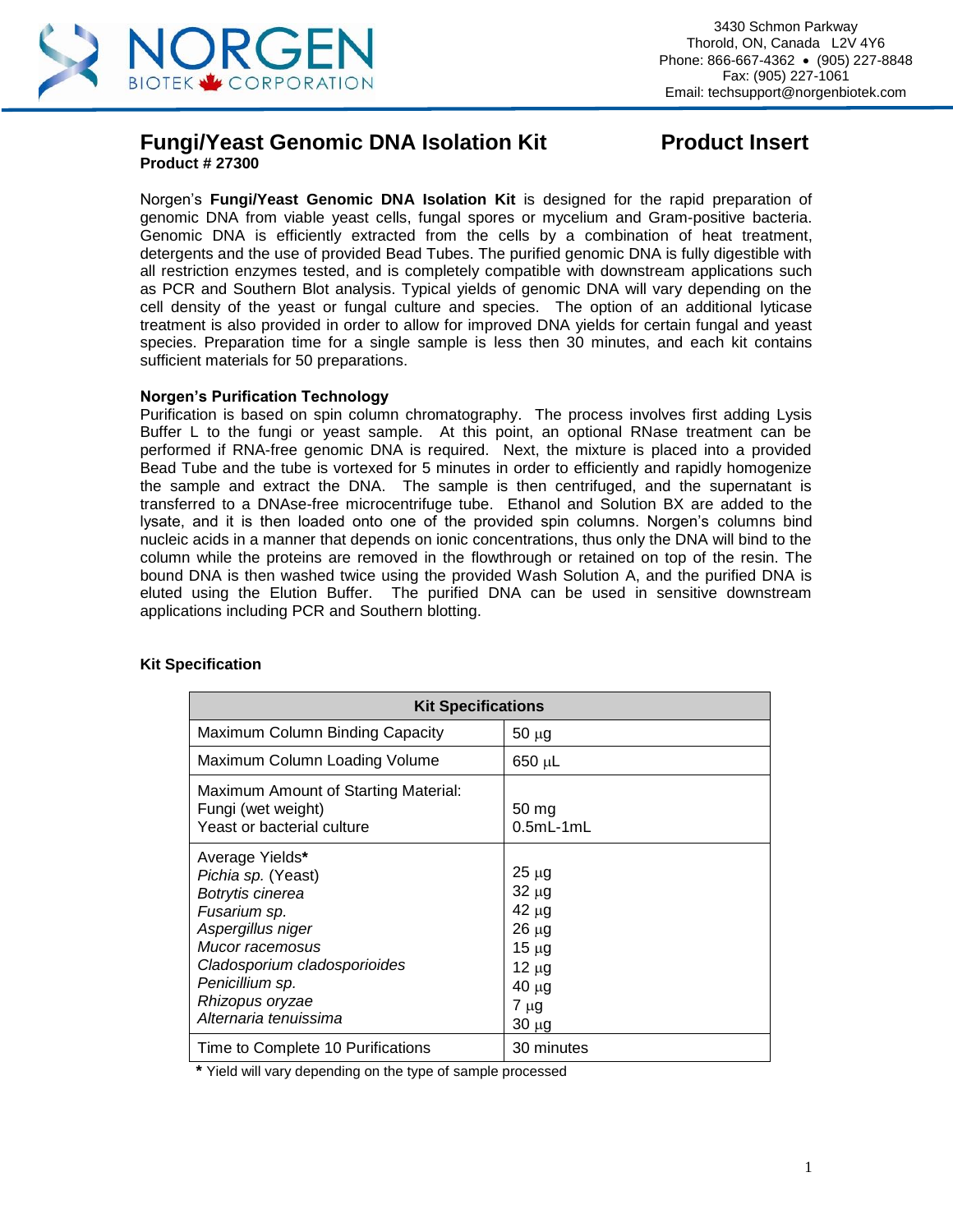### **Advantages**

- Rapid and convenient method to isolate genomic DNA from different fungi, yeast and Gram-positive bacteria
- No phenol or chloroform extractions
- Yields high quality DNA that is ready for PCR and other downstream applications.

#### **Kit Components**

| <b>Component</b>               | Product # 27300 (50 preps) |
|--------------------------------|----------------------------|
| Lysis Buffer L                 | 30 mL                      |
| <b>Resuspension Solution A</b> | 20 mL                      |
| Solution BX                    | 28 mL                      |
| Wash Solution A                | $18 \text{ mL}$            |
| <b>Elution Buffer B</b>        | $15 \text{ mL}$            |
| <b>Bead Tubes</b>              | 50                         |
| Spin Columns                   | 50                         |
| <b>Collection Tubes</b>        | 50                         |
| Elution tubes (1.7 mL)         | 50                         |
| <b>Product Insert</b>          |                            |

#### **Storage Conditions and Product Stability**

All solutions should be kept tightly sealed and stored at room temperature. These reagents should remain stable for at least 1 year in their unopened containers.

#### **Precautions and Disclaimers**

This kit is designed for research purposes only. It is not intended for human or diagnostic use.

Ensure that a suitable lab coat, disposable gloves and protective goggles are worn when working with chemicals. For more information, please consult the appropriate Material Safety Data Sheets (MSDSs). These are available as convenient PDF files online at *www.norgenbiotek.com*.

#### **Customer-Supplied Reagents and Equipment**

- Benchtop microcentrifuge
- 1.5 mL microcentrifuge tubes
- 65°C water bath or heating block
- $\bullet$  96 100% ethanol
- Homogenizer or motor and pestle
- RNase A (optional)
- Lyticase (optional)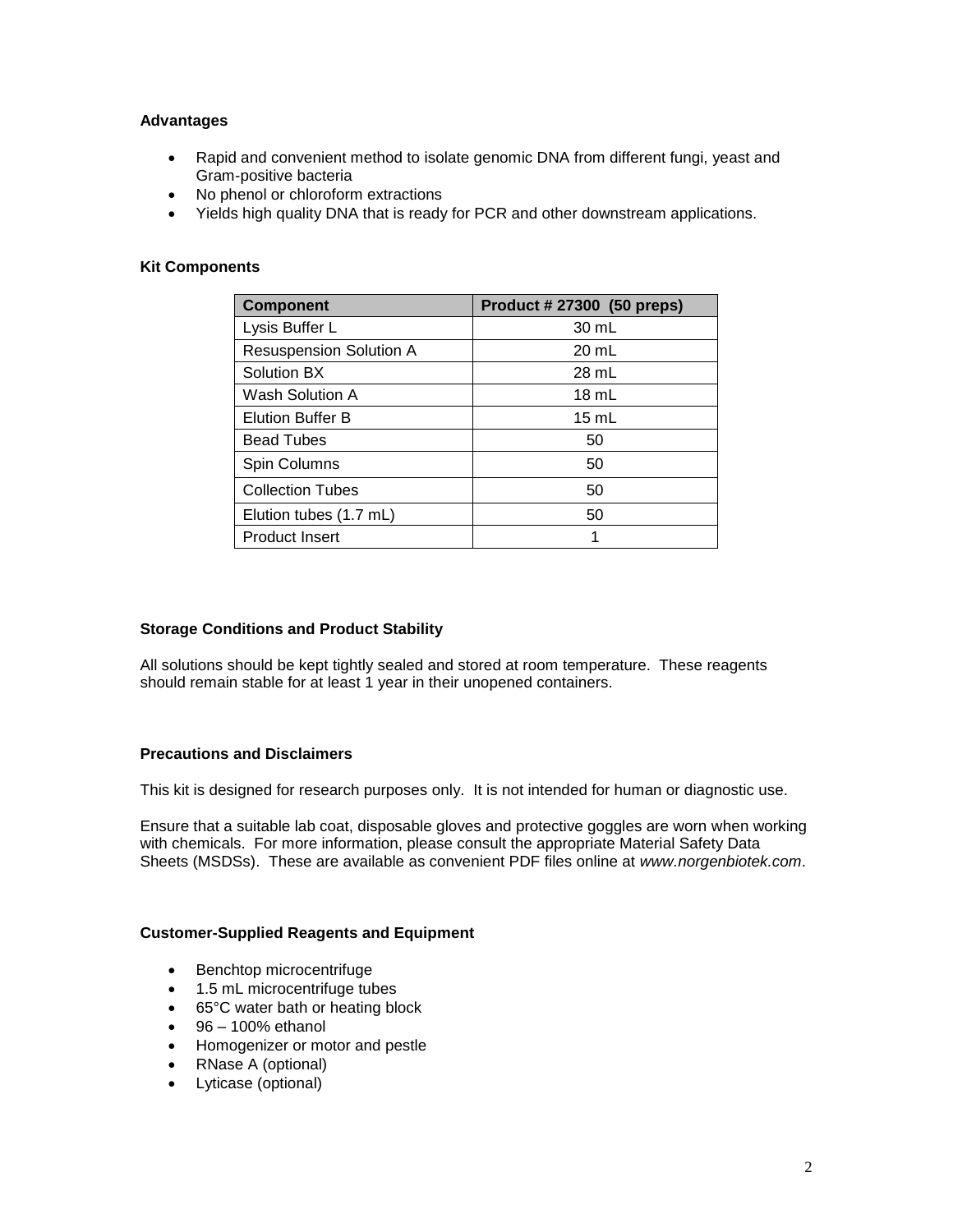## **Procedure**

All centrifugation steps are carried out in a benchtop microcentrifuge. Various speeds are required for different steps, so please check your microcentrifuge specifications to ensure that it is capable of the proper speeds. All centrifugation steps are performed at room temperature. The correct rpm can be calculated using the formula:

$$
RPM = \sqrt{\frac{RCF}{(1.118 \times 10^{-5}) (r)}}
$$

where *RCF =* required gravitational acceleration (relative centrifugal force in units of g); *r* = radius of the rotor in cm; and *RPM* = the number of revolutions per minute required to achieve the necessary *g*-force.

### **Notes prior to use:**

- A variable speed centrifuge should be used for maximum kit performance. If a variable speed centrifuge is not available a fixed speed centrifuge can be used, however reduced yields may be observed.
- Ensure that all solutions are at room temperature prior to use, and that no precipitates have formed. If necessary, warm the solutions and mix well until the solutions become clear again.
- Prepare a working concentration of the **Wash Solution A** by adding 42 mL of 96 100 % ethanol (provided by the user) to the supplied bottle containing the concentrated **Wash Solution A**. This will give a final volume of 60 mL. The label on the bottle has a box that may be checked to indicate that the ethanol has been added.
- The maximum yeast or bacteria input amount should not exceed 1 x 10 $^8$  cfu's. Depending on culture growth, this is equivalent to approximately 0.5 to 1.0 mL of an overnight culture.
- For the isolation of genomic DNA from fungal species other than yeast, **Collection Solution** must be prepared. **Collection Solution** consists of 0.9% (w/v) NaCl prepared with distilled water.
- Preheat a water bath or heating block to 65°C.
- **Optional:** The DNA yield from some fungal species may be increased by performing an optional Lyticase lysis step. If desired, prepare a Lyticase stock solution according to the supplier's instruction. It is recommended that the stock solution have a minimum concentration of 4 units per  $\mu$ L. Aliquot and store the unused portions at -20 $\degree$ C until needed.

### **1A. Lysate Preparation (Fungi Growing on Plates or Culture)**

a. **Fungi Growing on Plates:** Add approximately 5 mL (volume can be adjusted based on density of fungal growth) of **Collection Solution** (see notes before use) to the plate and gently collect fungal spores and mycelium with an inoculation loop or autoclaved pipette tip, ensuring not to collect any agar debris. Transfer up to 1 mL of washed spores and wet mycelium to a microcentrifuge tube (provided by user).

**Fungi in Culture:** For fungi growing in a culture, transfer 50 mg of fungi (wet weight) to a microcentrifuge tube.

b. Centrifuge at 14,000 x g (~14,000 RPM) for 1 minute to pellet the cells. Pour off the supernatant carefully so as not to disturb or dislodge the cell pellet.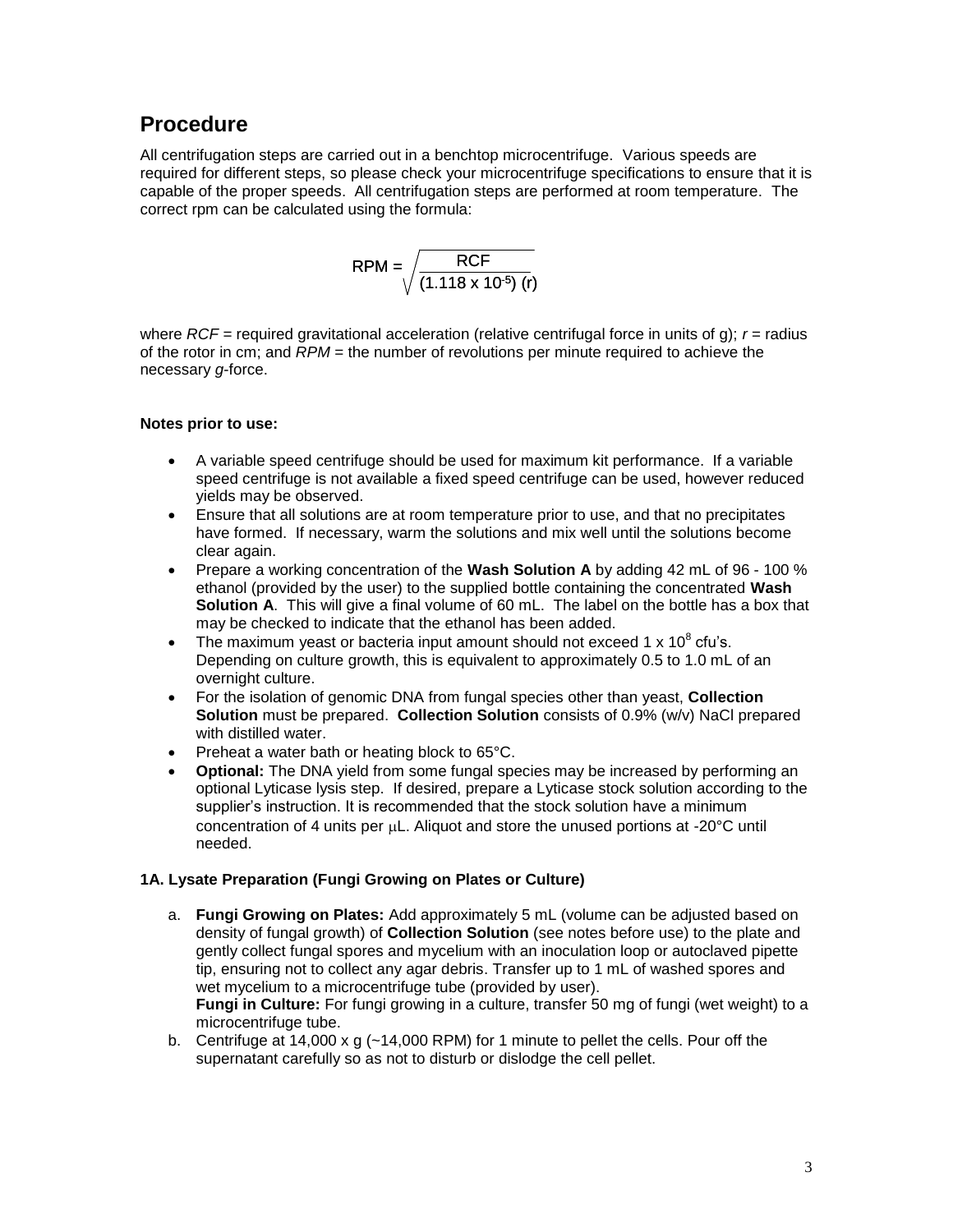c. Add 500  $\mu$ L of Lysis Buffer L to the cell pellet. Resuspend the cells by gentle vortexing.

**(Optional RNase A treatment)** If RNA-free genomic DNA is required, add the equivalent of 10 KUnitz of RNase A (not to exceed 20  $\mu$ L) to the cell suspension.

- d. Transfer the mixture to a provided Bead Tube and secure the tube horizontally on a flatbed vortex pad with tape, or in any commercially available bead beater equipment (e.g. MP Biomedicals' FastPrep® -24 or Scientific Industries' Disruptor Genie™).
- e. Vortex for 5 minutes at maximum speed or optimize the condition for any commercially available bead beater equipment

**Note:** Foaming during the homogenization is common. This foaming is due to detergents present in the Lysis Buffer L and will not affect the protocol.

- f. Incubate the **Bead Tube** with lysate at 65<sup>°</sup>C for 10 minutes. Occasionally mix the lysate 2 or 3 times during incubation by inverting the tube.
- g. Briefly spin the tube to remove liquid from the cap, and transfer all of the lysate, including cell debris, to a DNase-free microcentrifuge tube (provided by the user) by pipetting. **Ensure that the beads are not transferred during the pipetting.**
- h. Centrifuge the tube for 2 minute at **14000 × g (~14,000 RPM)**.
- i. Carefully transfer clean supernatant to a new DNase-free microcentrifuge tube (provided by the user) without disturbing the pellet. Note the volume.
- j. Add an equal volume of 96%-100% ethanol (provided by the user) to the lysate collected above (100  $\mu$ L of ethanol is added to every 100  $\mu$ L of lysate). Vortex to mix.
- k. Add 300  $\mu$ L of **Solution BX** and briefly vortex to mix.
- l. **Proceed to Step 2: Binding to Column**

#### **1B. Lysate Preparation with Lyticase (Optional)**

In general, no extra enzymes are required to lyse fungal cells when using this kit. However, the combination of using the Bead Tubes with Lyticase will improve DNA yield for certain fungal and Gram-positive bacterial species. If low DNA yield is expected, please follow the alternative lysis step provided below.

- a. Follow step **1Aa and 1Ab** as above.
- b. Add 250  $\mu$ L of **Resuspension Solution A** to the cell pellet. Resuspend the cells by gentle vortexing.
- c. Add 200 units of Lyticase (see **Notes prior to use**) and mix well. Incubate at 37°C for 45 minutes.

**Note**: The time for incubation may vary from 30 minutes to 1 hour. Please refer to the Lyticase manufacturer's instruction.

d. Proceed to step **1Ac.**

#### **1C. Lysate Preparation (Yeast and Gram-positive Bacteria)**

- a. Transfer up to 1 mL of yeast or Gram-positive bacterial culture (maximum input 1 x  $10^8$ cfu's) to a microcentrifuge tube and centrifuge at  $14,000 \times g$  ( $\sim$ 14,000 RPM) for 1 minute to pellet the cells. Pour off the supernatant carefully so as not to disturb or dislodge the cell pellet.
- b. **Proceed to Step 1Ac.**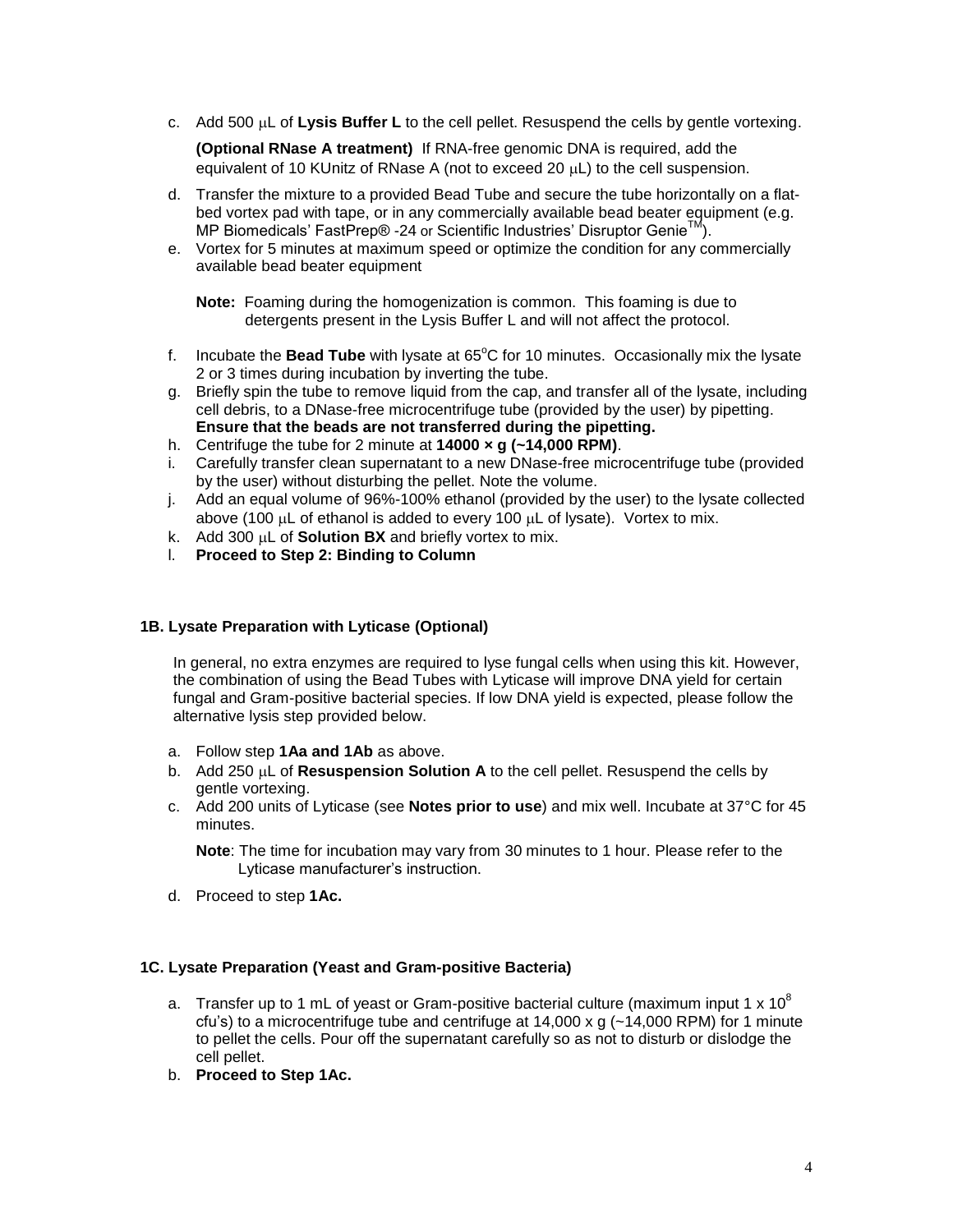#### **2. Binding Nucleic Acids to Column**

- a. Obtain a spin column assembled with its collection tube.
- b. Apply up to 650  $\mu$ L of the lysate with ethanol onto the column and centrifuge for 1 minute at **10,000 x g (~10,000 RPM)**. Discard the flowthrough and reassemble the spin column with the collection tube.
	- **Note:** Ensure the entire lysate volume has passed through into the collection tube by inspecting the column. If the entire lysate volume has not passed, spin for an additional minute.
- c. Repeat step **2b** with remained lysate.

### **3. Column Wash**

a. Apply 500  $\mu$ L of **Wash Solution A** to the column and centrifuge for 1 minute at 10,000 x **g (~10,000 RPM)**.

- **Note:** Ensure the entire wash solution A has passed through into the collection tube by inspecting the column. If the entire wash volume has not passed, spin for an additional minute.
- b. Discard the flowthrough and reassemble the column with its collection tube.
- c. Repeat step **3a** to wash column a second time.
- d. Discard the flowthrough and reassemble the spin column with its collection tube.
- e. Spin the column for 2 minutes at **14,000 x** *g* **(~14,000 RPM)** in order to thoroughly dry the resin. Discard the collection tube.

#### **4. Nucleic Acid Elution**

- a. Place the column into a fresh 1.7 mL Elution tube provided with the kit.
- b. Add 100  $\mu$ L of **Elution Buffer B** to the column.
- c. Centrifuge for 2 minutes at **10,000 x g (~10,000 RPM).** Note the volume eluted from the column. If the entire volume has not been eluted, spin the column at  $14,000 \times g$  ( $\sim$ 14,000 RPM) for 1 additional minute.
- d. **(Optional):** An additional elution may be performed if desired by repeating steps **4b** and 4c using 100  $\mu$ L of Elution Buffer B. To prevent dilution of the elution it is recommended that a separate elution tube is used for the second elution. The total yield can be improved by an additional 20 – 30% when this second elution is performed.

**Note**: For maximum PCR robustness, we recommend using 20-50 ng of DNA and adding BSA to the PCR mix to a final concentration of 0.1 μg/μL.

#### **5. Storage of DNA**

The purified nucleic acids may be stored at –20°C for a few days. It is recommended that samples be placed at  $-70^{\circ}$ C for long term storage.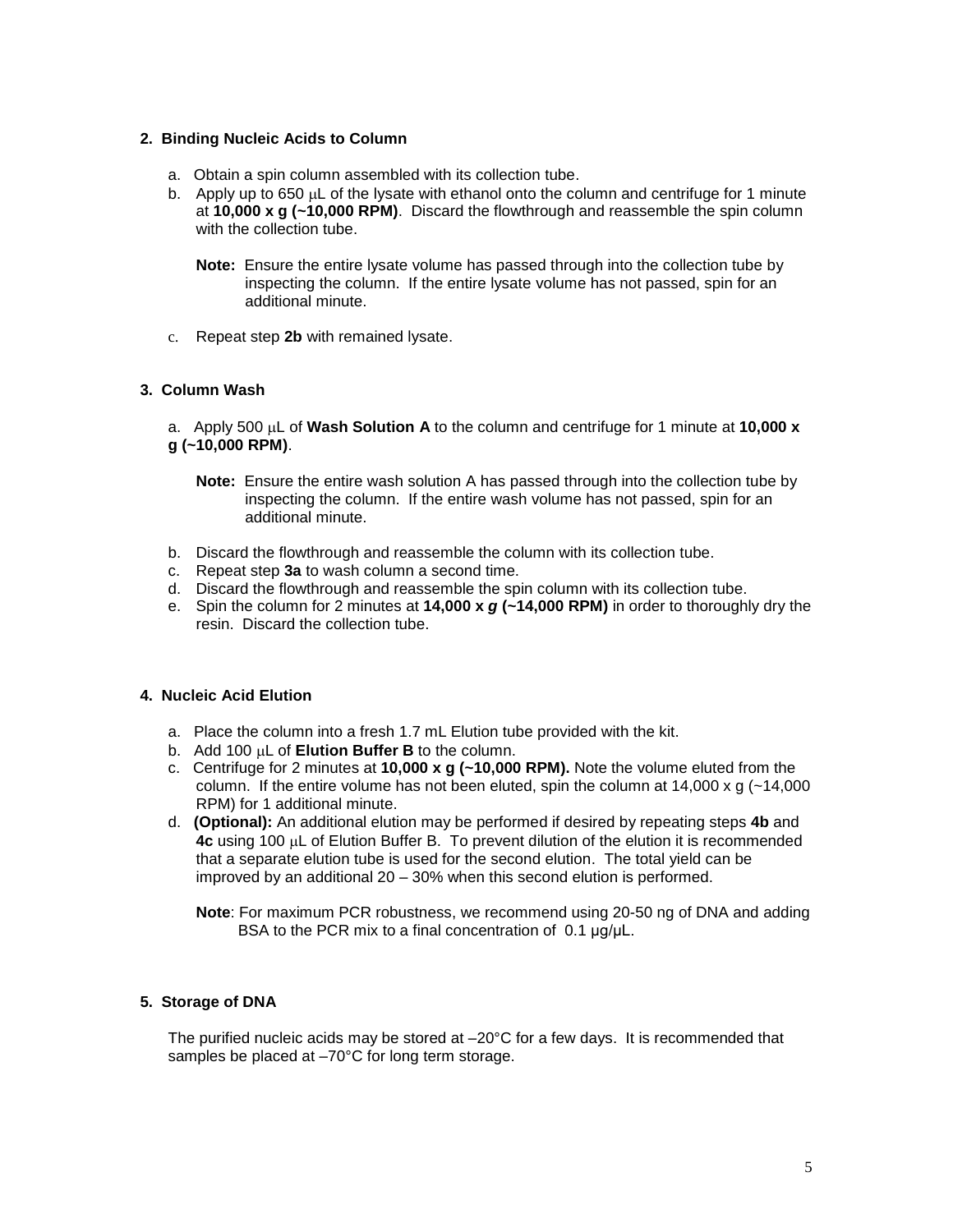# **Troubleshooting Guide**

| <b>Problem</b>                                                   | <b>Possible Cause</b>                                                      | <b>Solution and Explanation</b>                                                                                                                                                                                                                                                                                                          |
|------------------------------------------------------------------|----------------------------------------------------------------------------|------------------------------------------------------------------------------------------------------------------------------------------------------------------------------------------------------------------------------------------------------------------------------------------------------------------------------------------|
| The micro<br>spin column<br>is clogged.                          | The sample is<br>too large                                                 | Too many cells were applied to the column. Ensure that<br>the amount of cells used is less than $1 \times 10^8$ viable yeast<br>cells or 50 mg (wet weight) of fungal culture. Clogging can<br>be alleviated by increasing the g-force and/or centrifuging<br>for a longer period of time until the lysate passes through<br>the column. |
| Turbid elution                                                   | The sample is<br>too large                                                 | Depending on fungi species, sometimes turbidity can be<br>observed in the elution. This may inhibit downstream<br>application. Reduce the amount of cells used, and perform<br>a third wash during the Column Wash step.                                                                                                                 |
| Poor DNA<br>Recovery                                             | Lysis was not<br>completed                                                 | Increase the incubation time at 65 <sup>o</sup> C to 15 minutes.                                                                                                                                                                                                                                                                         |
|                                                                  | Ethanol was not<br>added to the<br>Wash Solution A                         | Ensure that 42 mL of 96 - 100% ethanol is added to the<br>supplied Wash Solution A prior to use.                                                                                                                                                                                                                                         |
|                                                                  | Solution BX was<br>not added to the<br>lysate                              | Solution BX enhances DNA binding to the column for<br>maximum DNA recovery.                                                                                                                                                                                                                                                              |
| DNA does<br>not perform<br>well in<br>downstream<br>applications | The sample is<br>too large                                                 | Too many cells were applied to the column. Ensure that<br>the amount of cells used is less than $1 \times 10^8$ viable<br>yeast/bacterial cells or 50 mg (wet weight) of fungal culture.                                                                                                                                                 |
|                                                                  | Ethanol<br>carryover                                                       | Ensure that the dry spin under the Column Wash procedure<br>is performed, in order to remove traces of ethanol prior to<br>elution. Ethanol is known to interfere with many<br>downstream applications.                                                                                                                                  |
|                                                                  | The column was<br>not washed twice<br>with the provided<br>Wash Solution A | Traces of salt from the binding step may remain in the<br>sample if the column is not washed twice with the Wash<br>Solution A. Salt may interfere with downstream<br>applications, and thus must be washed from the column.                                                                                                             |
|                                                                  | PCR reaction<br>conditions need<br>to be optimized                         | Take steps to optimize the PCR conditions being used,<br>including varying the amount of template (20 ng to 50 ng for<br>20 $\mu$ L of PCR reaction), changing the source of Taq<br>polymerase, adding BSA (final concentration is 0.1 µg/µl),<br>looking into the primer design and adjusting the annealing<br>conditions.              |